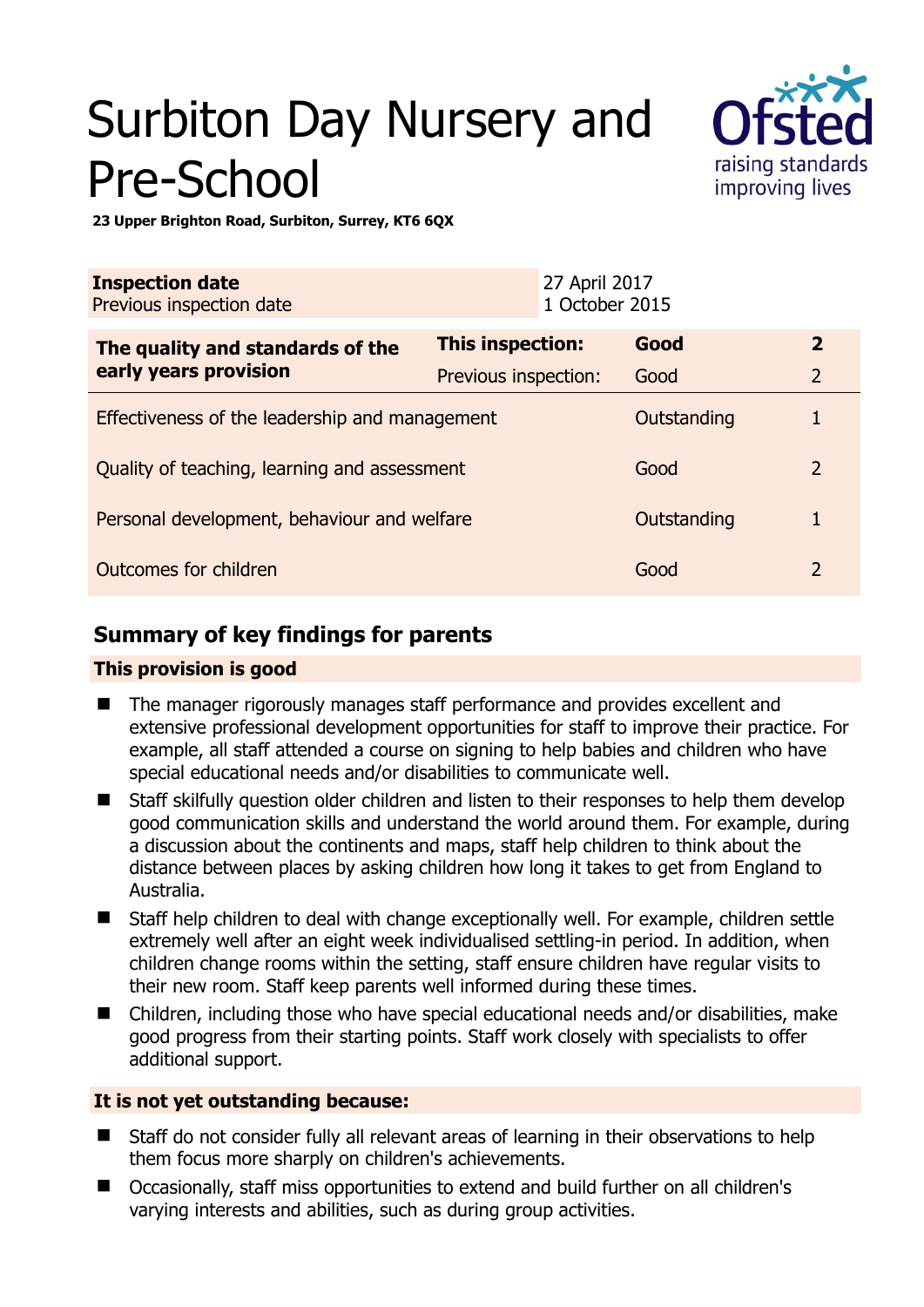## **What the setting needs to do to improve further**

#### **To further improve the quality of the early years provision the provider should:**

- build on the good observation systems further, to focus more sharply on children's achievements across all relevant areas of learning
- seize opportunities to extend and build on all children's interests further, particularly when there is a group of children with varying abilities.

#### **Inspection activities**

- The inspector observed staff and children playing indoors and outdoors.
- $\blacksquare$  The inspector spoke to staff, parents and children.
- The inspector and the manager participated in a joint observation.
- The inspector viewed a sample of relevant documentation, including the nursery's policies and procedures, staff's qualifications and children's records.

**Inspector**  Genevieve Mackenzie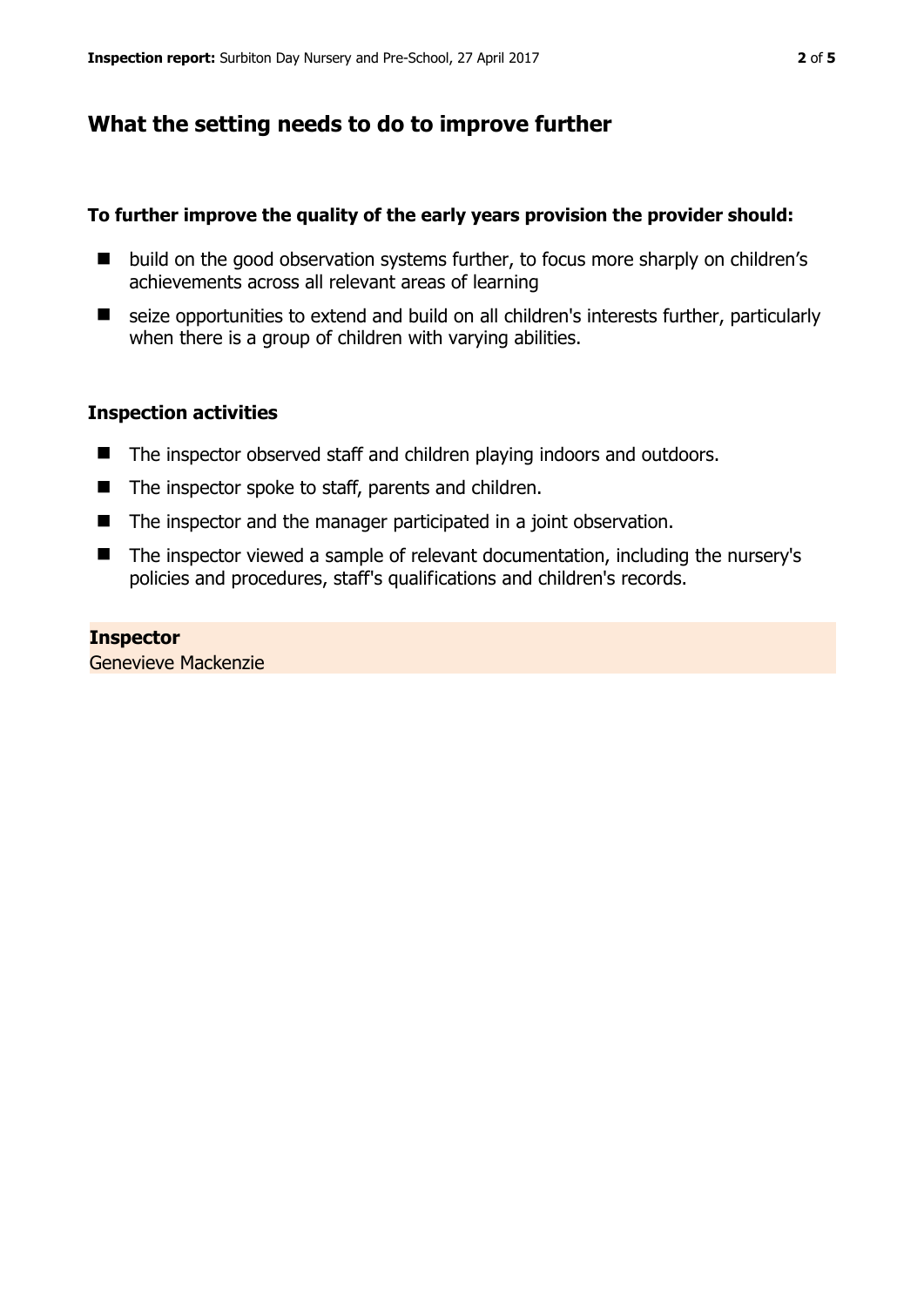## **Inspection findings**

## **Effectiveness of the leadership and management is outstanding**

The manager evaluates all aspects of the setting accurately to target improvements precisely, in particular, when she receives feedback from parents. For example, the manager improved the way that very young children access the outdoor area to make it safer. Safeguarding is effective. The manager has created a culture of vigilance where children's welfare is actively promoted. The manager's extensive safeguarding knowledge enables her to work closely with other agencies to safeguard children. She closely monitors all children's progress to identify those children who do not achieve well and develop targeted support and strategies to help them catch up. The manager provides extensive opportunities for parents to be involved with the setting. For example, parents attend fun days with their children and help children to celebrate cultural events. The manager has also developed a home recipe box for parents to make a healthy meal with their children and send back observations of their cooking experience, supporting healthy lifestyles.

## **Quality of teaching, learning and assessment is good**

Overall, staff know children well to ensure that they understand each child's individual needs. They have high expectations of children. Staff offer babies opportunities to learn through their senses. For example, they encourage babies to explore a block of ice and describe how it feels. Staff help toddlers to develop an understanding of their immediate world. For example, they look at family photo albums, pointing to and naming significant family members. Parents comment on how well informed they are, such as via daily feedback of their children's achievements.

## **Personal development, behaviour and welfare are outstanding**

Staff show tremendous skills in preparing children for their move to other settings, including starting school. They proactively tackle concerns, for example, by attending meetings with teachers to check that they know what children are expected to learn before they start school. This helps staff to emotionally prepare children for this change. Staff develop innovative ways to help children to learn about keeping themselves safe. For example, children take on the role of 'safety spies' to help staff to identify and minimise risks. Children thoroughly enjoy activities that help them understand how to be healthy. For example, they grow vegetables in their outdoor area to help them to develop positive attitudes towards healthy foods and promote their physical well-being.

## **Outcomes for children are good**

Children are well prepared for their next stage of learning, including starting school. Children independently access resources from an early age. Older children develop good pencil control and confidently write their names. They enjoy their time at the setting and are motivated to learn.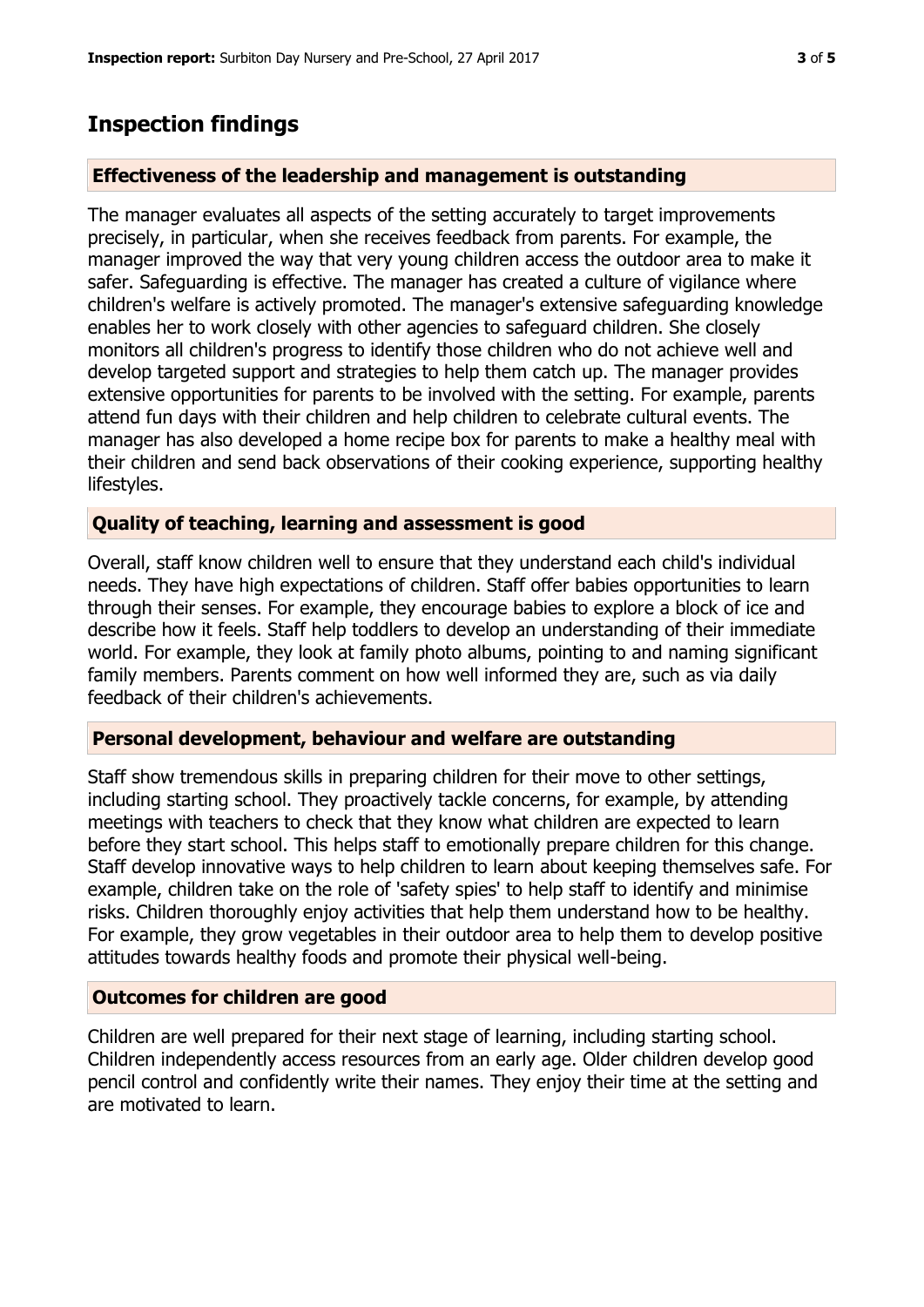# **Setting details**

| Unique reference number                             | EY290666                                                                             |  |
|-----------------------------------------------------|--------------------------------------------------------------------------------------|--|
| <b>Local authority</b>                              | Kingston upon Thames                                                                 |  |
| <b>Inspection number</b>                            | 1096942                                                                              |  |
| <b>Type of provision</b>                            | Full-time provision                                                                  |  |
| Day care type                                       | Childcare - Non-Domestic                                                             |  |
| <b>Registers</b>                                    | Early Years Register, Compulsory Childcare<br>Register, Voluntary Childcare Register |  |
| Age range of children                               | $0 - 4$                                                                              |  |
| <b>Total number of places</b>                       | 80                                                                                   |  |
| Number of children on roll                          | 130                                                                                  |  |
| Name of registered person                           | Asquith Nurseries Limited                                                            |  |
| <b>Registered person unique</b><br>reference number | RP900811                                                                             |  |
| Date of previous inspection                         | 1 October 2015                                                                       |  |
| <b>Telephone number</b>                             | 020 8390 7744                                                                        |  |

Surbiton Day Nursery and Pre-School registered in 1998. It is one of a chain of nurseries run by Bright Horizons. It is located in Surbiton in the Royal Borough of Kingston upon Thames. The nursery receives funding for the provision of free early education for children aged three and four years. It opens each weekday from 7.30am to 6.30pm, for 51 weeks of the year. The nursery employs 28 members of staff. Of these, one member of staff holds early years professional status and 23 hold appropriate early years qualifications.

This inspection was carried out by Ofsted under sections 49 and 50 of the Childcare Act 2006 on the quality and standards of provision that is registered on the Early Years Register. The registered person must ensure that this provision complies with the statutory framework for children's learning, development and care, known as the early years foundation stage.

Any complaints about the inspection or the report should be made following the procedures set out in the guidance 'Complaints procedure: raising concerns and making complaints about Ofsted', which is available from Ofsted's website: www.gov.uk/government/organisations/ofsted. If you would like Ofsted to send you a copy of the guidance, please telephone 0300 123 4234, or email enquiries@ofsted.gov.uk.